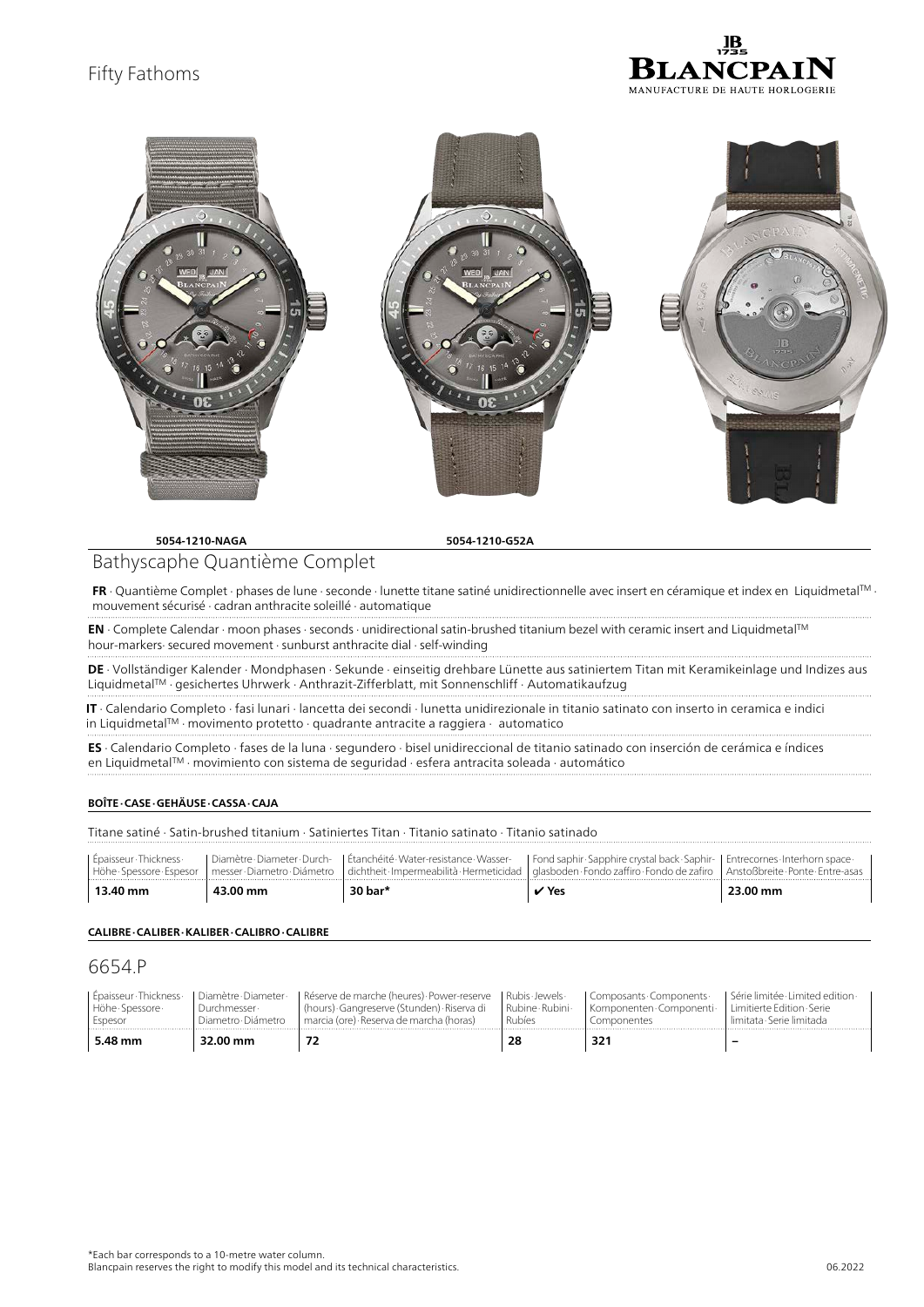



**5054-1210-98S**

# Bathyscaphe Quantième Complet

**FR** ∙ Quantième Complet ∙ phases de lune ∙ seconde ∙ lunette titane satiné unidirectionnelle avec insert en céramique et index en LiquidmetalTM ∙ mouvement sécurisé ∙ cadran anthracite soleillé ∙ automatique

**EN** ∙ Complete Calendar ∙ moon phases ∙ seconds ∙ unidirectional satin-brushed titanium bezel with ceramic insert and LiquidmetalTM hour- markers ∙ secured movement ∙ sunburst anthracite dial ∙ self-winding

**DE** ∙ Vollständiger Kalender ∙ Mondphasen ∙ Sekunde ∙ einseitig drehbare Lünette aus satiniertem Titan mit Keramikeinlage und Indizes aus LiquidmetalTM ∙ gesichertes Uhrwerk ∙ Anthrazit-Zifferblatt, mit Sonnenschliff ∙ Automatikaufzug

**IT** ∙ Calendario Completo ∙ fasi lunari ∙ lancetta dei secondi ∙ lunetta unidirezionale in titanio satinato con inserto in ceramica e indici in LiquidmetalTM ∙ movimento protetto ∙ quadrante antracite a raggiera ∙ automatico

**ES** ∙ Calendario Completo ∙ fases de la luna ∙ segundero ∙ bisel unidireccional de titanio satinado con inserción de cerámica e índices en LiquidmetalTM ∙ movimiento con sistema de seguridad ∙ esfera antracita soleada ∙ automático

### **BOÎTE ∙ CASE ∙ GEHÄUSE ∙ CASSA ∙ CAJA**

Titane satiné ∙ Satin-brushed titanium ∙ Satiniertes Titan ∙ Titanio satinato ∙ Titanio satinado

| I Épaisseur-Thickness- |          |         | Diamètre Diameter Durch-   Étanchéité Water-resistance Wasser-   Fond saphir Sapphire crystal back Saphir-   Entrecornes Interhorn space  <br>Höhe Spessore Espesor I messer Diametro Diámetro I dichtheit Impermeabilità Hermeticidad I glasboden Fondo zaffiro Fondo de zafiro I Anstoßbreite Ponte Entre-asas |          |
|------------------------|----------|---------|------------------------------------------------------------------------------------------------------------------------------------------------------------------------------------------------------------------------------------------------------------------------------------------------------------------|----------|
| 13.40 mm               | 43.00 mm | 30 bar* | $\vee$ Yes                                                                                                                                                                                                                                                                                                       | 23.00 mm |

### **CALIBRE ∙ CALIBER ∙ KALIBER ∙ CALIBRO ∙ CALIBRE**

## 6654.P

| l Épaisseur-Thickness- | l Diamètre Diameter · | I Réserve de marche (heures) Power-reserve I Rubis Jewels · | Rubíes | Composants Components    | I Série limitée I imited edition · |
|------------------------|-----------------------|-------------------------------------------------------------|--------|--------------------------|------------------------------------|
| l Höhe Spessore -      | Durchmesser ·         | (hours) Gangreserve (Stunden) Riserva di   Rubine Rubini -  |        | Komponenten Componenti - | l Limitierte Edition Serie         |
| Espesor                | Diametro Diámetro     | marcia (ore) Reserva de marcha (horas)                      |        | omponentes.              | Llimitata Serie limitada           |
| 5.48 mm                | 32.00 mm              |                                                             |        |                          |                                    |